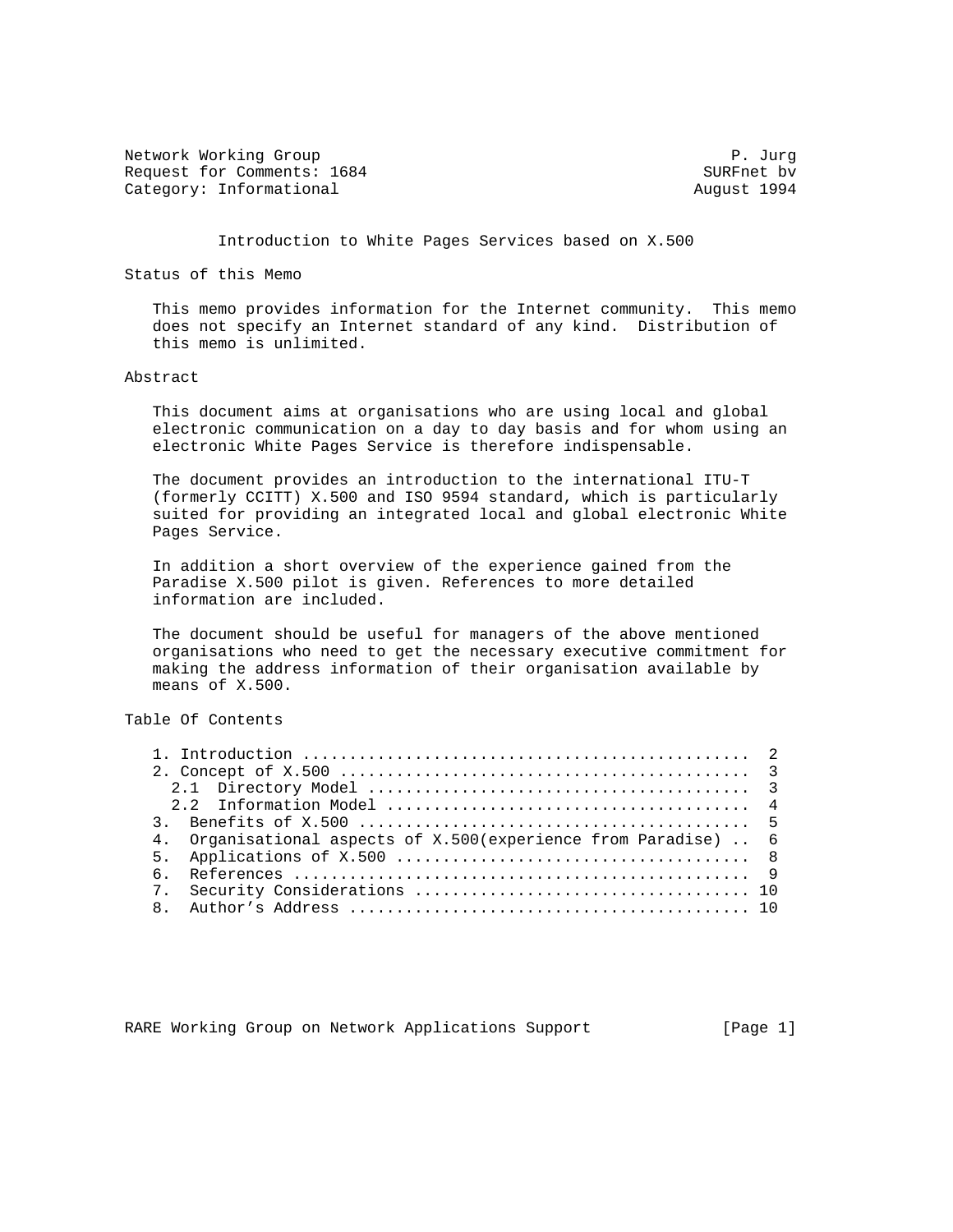### 1. Introduction

 Due to the tremendous growth and development of international computer networks we have nowadays the possibility to overcome without having to travel - geographical distances when working together with other people. Besides the possibility of using the telephone we may use electronic data exchange to discuss working documents, new ideas, plans or whatsoever. One of the most popular means for this is electronic mail, which can be used to exchange all kinds of electronic data: from informal pure text messages to formatted and multi-media documents.

 As the number of people connected to computer networks grows (and it does continuously, it is at least doubling each year!), it becomes more difficult to track down people's electronic (mail) addresses. Hence, in order to make global communication over computer networks work, a global White Pages service is indispensable. Such a service should of course provide people's electronic mail addresses, but could also easily contain telephone and fax numbers and postal addresses.

 Currently, one technical solution for a globally distributed White Pages service is X.500 and there exists an international infrastructure based on X.500 technology called 'Paradise' (Piloting An inteRnationAl DIrectory SErvice), which contains about 1.5 million entries belonging to persons and 3,000 belonging to organisations. Worldwide 35 countries are involved. Paradise is also a project of the EC. The project continues until September 1994. Afterwards its operational tasks will be taken over by a European service provider for the R&D community (DANTE).

 The goal of Paradise and related national initiatives is to stimulate and extend the use of the X.500 White Pages service. Within the pilot attention is paid to technical and organisational aspects. The Paradise infrastructure is mainly based on the Internet Protocol. The specific issues that are related to the use of the Internet Protocol for X.500 can be found in [5].

 In the decision process of joining the international X.500 infrastructure and opening (part) of the local (address) information to the outside world, it is important that an organisation fully understands the technical and organisational issues that are involved.

 This document tries to be of help in this matter first by explaining the main concepts of X.500 (section 2) and subsequently by pointing out its benefits (section 3), the organisational aspects that are involved (section 4), and for which other

RARE Working Group on Network Applications Support [Page 2]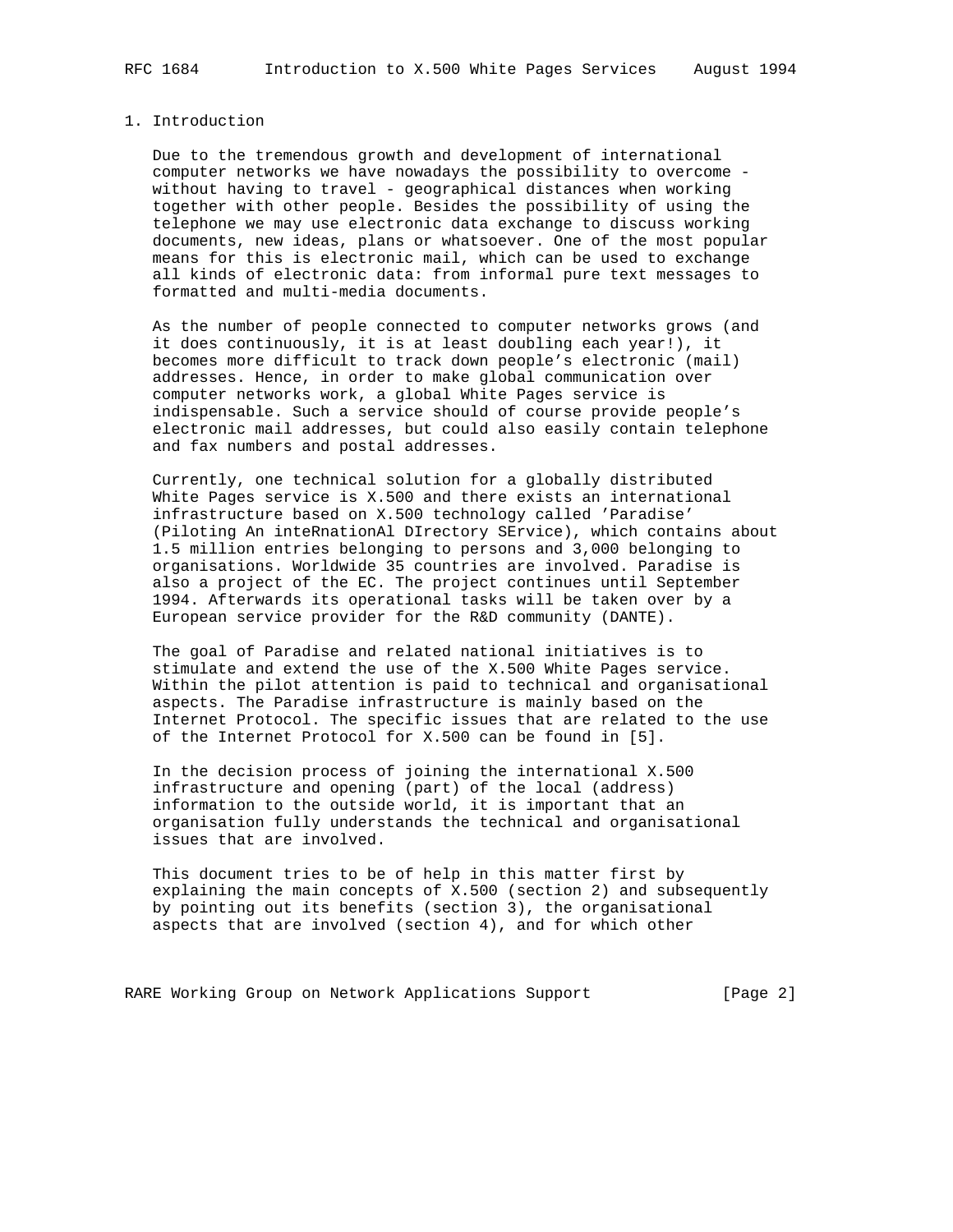applications the X.500 infrastructure may be used in the near future (section 5).

2. Concept of X.500

 The X.500 standard describes a so-called 'Directory Service', which can be used for all types of electronic directories. This document focusses on the use of X.500 for a global White Pages Directory. The concept of X.500 may roughly be divided in the 'Directory model' and the 'Information model'.

2.1 Directory model

 X.500 uses a distributed approach to achieve the goal of a global Directory Service. The idea is that local (communication oriented) information of an organisation is maintained locally in one or more so called Directory System Agents (DSA's). 'Locally' is a flexible expression here: it is possible that one DSA keeps information of more than one organisation. A DSA essentially is a database:

- in which the information is stored according to the X.500 standard (see section 2.2),
- that has the ability, where necessary, to exchange data with other DSA's.

 Through the communication among each other the DSA's form the Directory Information Tree (DIT). The DIT is a virtual hierarchical datastructure consisting of a 'root', below which 'countries' are defined. Below the countries (usually) 'organisations' are defined, and below an organisation 'persons', or first additional 'organisational units', are defined (see the simplified illustration below where only three countries and no organisational units are presented). The DIT is a representation of the global Directory.



RARE Working Group on Network Applications Support [Page 3]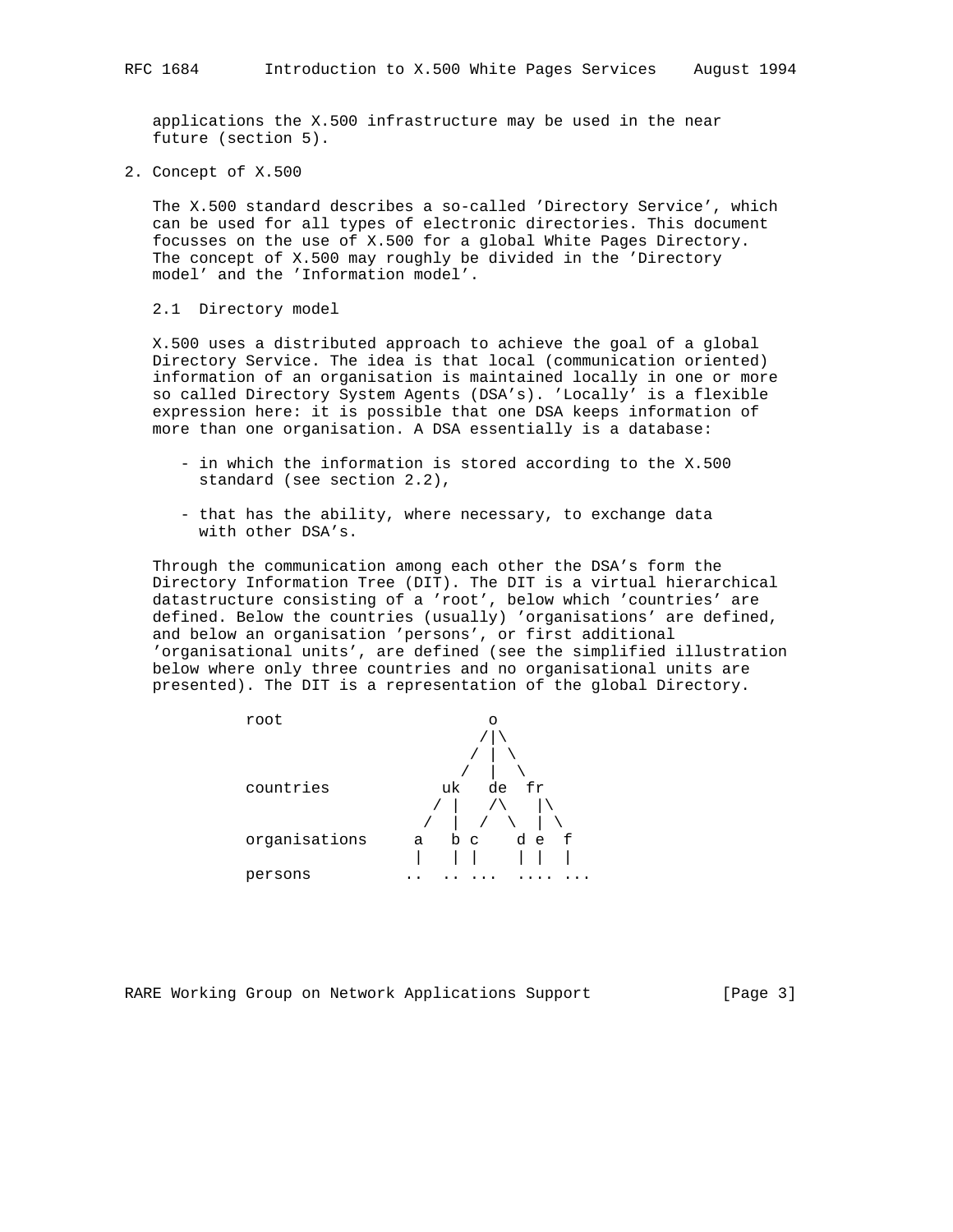Each DSA holds a part of the global Directory and is able to find out, through the hierarchical DIT structure, which DSA holds which parts of the Directory.

 The standard does not describe how to distribute different part of the Directory among DSA's. However, the information corresponding to a single node of the DIT (i.e., a country, organisation, person) cannot be distributed over several DSA's. In practice a large organisation will maintain one or more DSA's that hold its part of the Directory. Smaller organisations may share a DSA with other organisations.The distribution among the DSA's is totally transparent to the users of the Directory.

 A user of the Directory can be a person or a computer. A user accesses the Directory through a so-called Directory User Agent (DUA). The DUA automatically contacts a nearby DSA by means of which the user may search or browse through the DIT and retrieve corresponding information. A DUA can be implemented in all sorts of user interfaces. Therefore users may access the Directory through dedicated DUA interfaces or for example e-mail applications. Currently most DUA nterfaces to be used by persons are dedicated, but it is expected that in the near future a lot of DUA interfaces will be integrated with other applications.

## 2.2 Information Model

 Besides the Directory model, the X.500 standard also defines the information model used in the Directory Service.

 All information in the Directory is stored in 'entries', each of which belongs to at least one so-called 'object class'. In the White Pages application of X.500, on which we focus here, object classes are defined such as 'country', 'organisation', 'organisational unit' and 'person'.

 The actual information in an entry is determined by so-called 'attributes' which are contained in that entry. The object classes to which an entry belongs define what types of attributes an entry may use and hence what information is specific for entries belonging to that object class. The object class 'person' for example allows attribute types like 'common name', 'telephone number', and 'e-mail address' to be used and the object class 'organisation' allows for attribute types like 'organisation name' and 'business category'. Dependent on its type an attribute can take one or more values.

 To specify the name of an entry in the DIT, at least one attribute value of the entry is used. The entry of a person is usually named after the value of the attribute type 'common name'. The name of an

RARE Working Group on Network Applications Support [Page 4]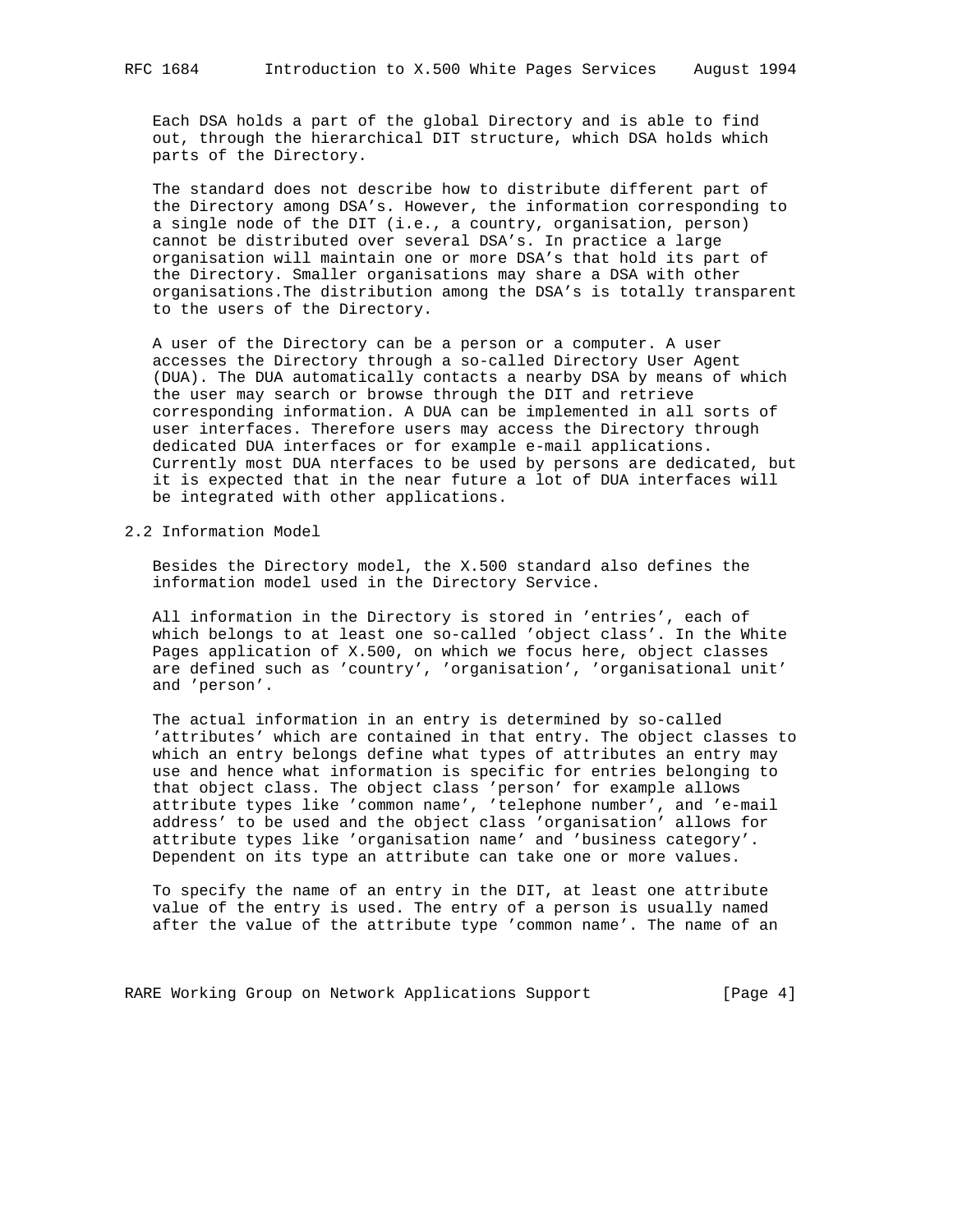entry must be unique on the same level in the subtree of the DIT to which the entry belongs.

An example of an entry belonging to the object class 'person' is:

| Attribute type    | Attribute value                            |
|-------------------|--------------------------------------------|
|                   |                                            |
| Object Class:     | top                                        |
|                   | person                                     |
| Common Name:      | Thomas Lenggenhager                        |
|                   | T. Lenggenhager                            |
| Surname:          | Lenggenhager                               |
| Postal Address:   | SWITCH                                     |
|                   | Limmatquai 138                             |
|                   | CH-8001 Zuerich                            |
| Telephone Number: | $+41$ 1 268 1540                           |
|                   | Facsimile Telephone Number: +41 1 268 1568 |
| Mail:             | lenggenhager@switch.ch                     |

 This entry corresponds to the node in the DIT that occurs below the node of the organisation 'SWITCH' and is named after the first value of the attribute type 'common name': 'Thomas Lenggenhager'.

3. Benefits of X.500

 Why should one use X.500 for a local White Pages service? Here are some good arguments:

- The distributed character of the service. A large organisation may distribute the responsibility for the management of the information it presents through X.500 by distributing this information over several DSA's (without losing the overall structure)
- The flexibility of the service. Besides for public purposes, X.500 may also be used for specific private Directory Service applications. Whereas the definitions of the DIT, object classes and attribute types of the public White Pages information within an organisation have to conform to those of the rest of world, the internal applications may use their own DIT structure and their own definitions of object classes and attributes (the values being only visible within (a part) of the organisation). Nevertheless one local infrastructure can be used for both the public and private computers.

RARE Working Group on Network Applications Support [Page 5]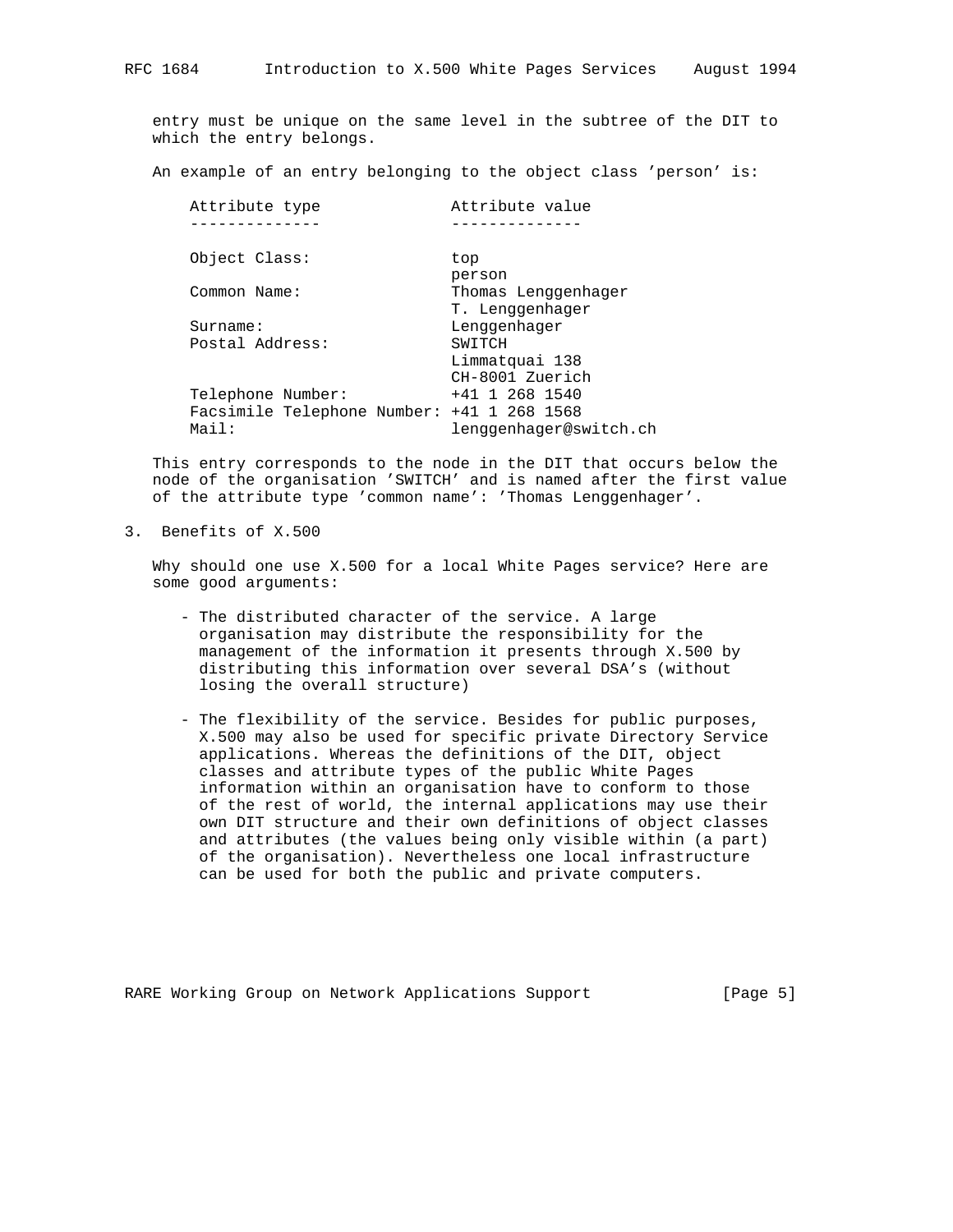- Good alternative for paper Directories. The provision of White Pages services based on X.500 may be a good alternative for paper directories, because the latter directories are rarely up-to-date (due to the printing costs) and because X.500 not only can be used by humans but also by applications.

Some important arguments in favour of X.500 for global use are:

- By its distributed nature X.500 is particularly suited for a large global White Pages directory. Maintenance can take place in a distributed way.
- Good searching capabilities. X.500 offers the possibility to do searches in any level or in any subtree of the DIT. In order to do a search an attribute type together with a value have to be specified. Then the Directory searches for all entries that contain an attribute of that type with the given value. For example one can search for all persons in an organisation having a particular common name, or all organisations within a country that have telecommunications as their business category. It is up to the organisations that maintain the DSA's to decide who may perform which searches and also how many levels deep a search may be.

 Searches can be done on the basis of an exact or approximate match. It is worthwile to note that distributed searches (that need connections to a lot of DSA's) may be expensive and are generally not encouraged.

- There are DUA interfaces for the White Pages service availablefor all types of workstations (DOS, Macintosh OS, Unix). For an overview of X.500 available software see RFC 1292 [2] or updates of this document.
- X.500 is an international standard. Using a standard obviously means less problems with interoperability and interworking.Also the standard is updated according to practical experience.
- 4. Organisational aspects of X.500 (experience from Paradise)

 The organisational aspects involved in operating a local X.500 (or any other electronic) Directory can roughly be divided in three sub-aspects:datamanagement, legal issues and cost aspects. With respect to cost aspects there is no publicly known model or experience at the moment.

RARE Working Group on Network Applications Support [Page 6]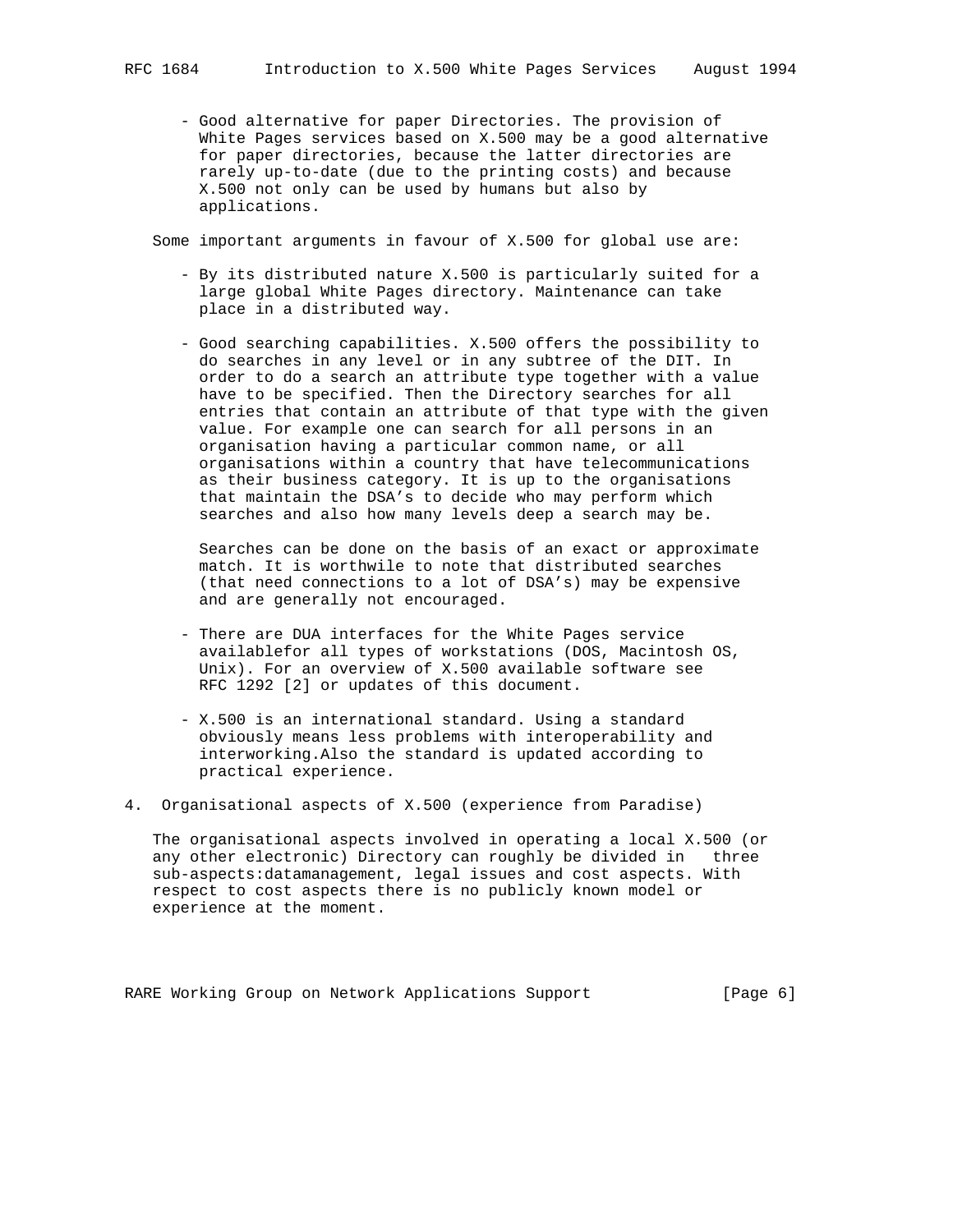Therefore the focus in this document is on datamanagement and legal issues.

 Data management refers to issues that are related to inserting appropriate information into the Directory and keeping it up to date.

 From the experience of participants in Paradise we obtain that the following items are of first importance:

- Executive commitment. Without this it is almost impossible to create an organisation wide up-to-date electronic Directory.
- Structure of the local DIT. In joining the international infrastructure an organisation has to conform to some rules for the local DIT structure as presented to the global X.500 infrastructure. A recommendation on how to structure a local DIT and how to use the available attributes can be found in [7]. The most important recommendation in the latter document is to keep the local part of the DIT as simple (flat) as possible. The reason is that users from outside the organisation may otherwise have difficulties in finding entries of persons within the organisation (searches in the DIT are often only allowed one level deep).
- Attributes to be used. For the existing infrastructure the objects and associated attributes that are globally used, are documented in [1].
- Sources of the data. An organisation has to find out where to get what kind of data and develop procedures for uploading its DSA('s).
- Delegating responsibilities for updates. Procedures have to bedeveloped for updates of the local Directory. These procedures have to include delegation of responsibilities.
- Security procedures. Rules have to be set for access and security. Who may contact the DSA? Who will have access to which subtrees and what attributes?

 A study of the legal consequences of presenting (address) information via X.500 lead to the main conclusion that in Europe an organisation has to formally register its data collections. Registration implies defining a goal for the application. This has to be done for the White Pages service as well as for any deviating local application of X.500. However, the different national laws may differ with respect to legal restrictions. For more information on this subject we refer to "Building a Directory Service, Final Report test phase SURFnet

RARE Working Group on Network Applications Support [Page 7]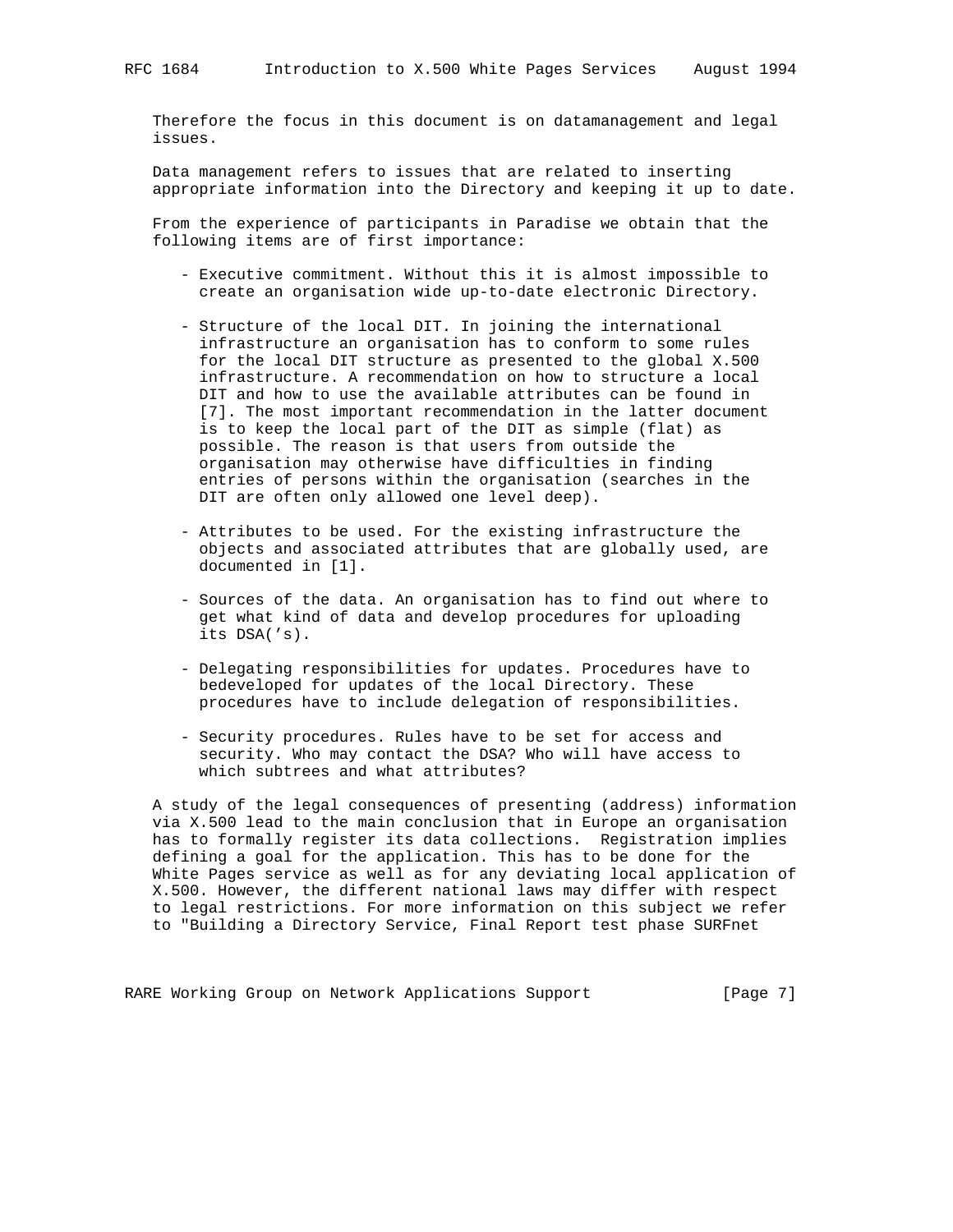X.500 pilot project", E. Huizer, SURFnet B.V., Utrecht NL, 1994. (copies available from SURFnet B.V.)

 Among the Paradise members there are several pilots running at the moment with the goal to evaluate the organisational aspects. Case studies coming from these pilots will be documented.

 Small or medium size organisations that have not too many entries to insert in the Directory may use one of the different national initiatives concerning a 'central DSA'. These central DSA's are operated by national service providers and contain the White Pages information of a lot of small and medium size organisations. For organisations in countries without such a national service there is also a European central DSA (Paradise) and an American central DSA (InterNIC). It is worth noting that the central DSA services are only technical services, i.e., a participating organisation still has to cover the organisational issues. However, part of a central DSA service may be consultancy with respect to datamanagement and legal issues.

# 5. Applications of X.500

 Besides for White Pages, X.500 can be useful for all kinds of distributed information storage from which humans or machines can benefit. Examples that are likely to use X.500 in the near future are: distribution list mechanism, public key distribution for Privacy Enhanced Mail (PEM), routing of X.400 messages, distribution of EDI identifiers, etc. For more information we refer to [7]. Below the first three applications are briefly discussed.

 The distribution list mechanism uses X.500 for finding the e-mail addresses of the persons that have subscribed to a list. The distributed approach of X.500 makes it possible that people change their e-mail address without having to change their subscription to distribution lists.

 PEM (see a.o. [8] or [4]) uses a public key mechanism for exchanging secure e-mail messages. For example: one will be able to end a secure message by encrypting a message with the publicly known (public) key of the recipient. Only the recipient of the message can decipher the message using his/her private key. In order to make such a mechanism work one must have access to the public keys of all possible recipients. X.500 can be used for this purpose.

 At this moment a world-wide pilot is running in which X.400 routing is done by means of X.500. X.400 MTA's use special DUA's to find via the Directory the MTA's to which the recipients of a message want their mail to be delivered. The distributed approach of X.500 will

RARE Working Group on Network Applications Support [Page 8]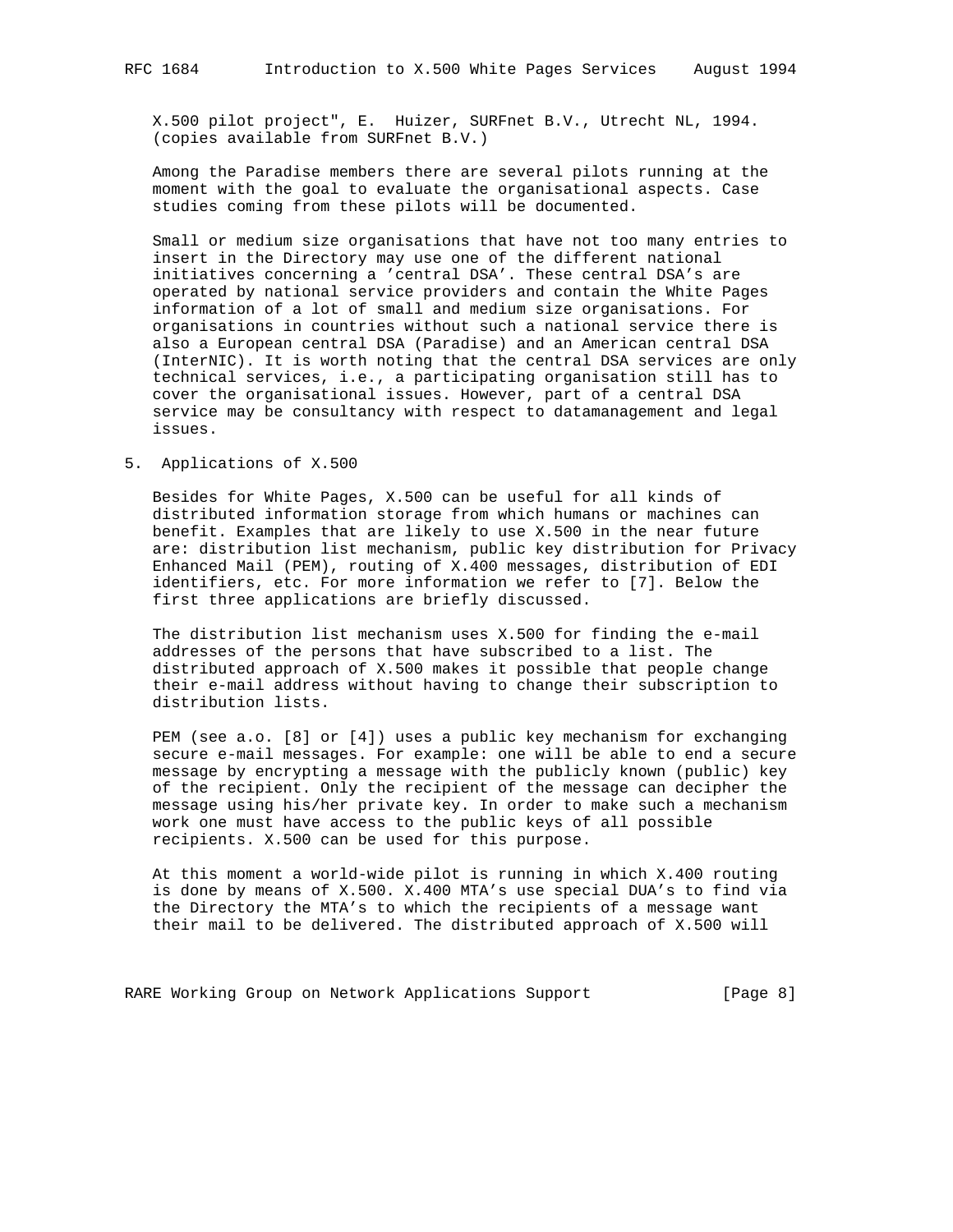mean much less routing management (currently tables are used that have to be updated/exchanged periodically).

- 6. References
	- [1] Barker, P., and S. Kille,"The COSINE and Internet X.500 Schema", RFC 1274, University College London, November 1991.
	- [2] Getchell, A., and S. Sataluri, Editors, "A Revised Catalog of Available X.500 Implementations", FYI 11, RFC 1632, Lawrence Livermore National Laboratory, AT&T Bell Laboratories, May 1994.
	- [3] Weider, C., and J. Reynolds, "Executive Introduction to Directory Services using the X.500 Protocol", FYI 13, RFC 1308, ANS, USC/Information Sciences Institute, March 1992.
	- [4] Linn, J., "Privacy Enhancement for Internet Electronic Mail:Part I: Message Encryption and Authentication Procedures", RFC 1421, IAB IRTF PSRG, IETF PEM WGs, Feblruary 1993.
	- [5] Hardcastle-Kille, S., Huizer, E., Cerf, V., Hobby, R., and S. Kent, "A Strategic Plan for Deploying an Internet X.500 Directory Service", RFC 1430, ISODE Consortium, SURFnet bv, Corporation for National Research Initiatives, University of California, Davis, Bolt, Beranek and Newman, February 1993.
	- [6] Yeong, W., Howes, T., and S. Kille, "Lightweight Directory Access Protocol", RFC 1487, Performance Systems International, University of Michigan, ISODE Consortium, July 1993.
	- [7] Weider, C., and R. Wright, R., "A Survey of Advanced Usages of X.500", FYI 21, RFC 1491, Merit Network, Inc, Lawrence Berkeley Laboratory, July 1993.
	- [8] "Privacy Enhanced Mail in more detail", Zegwaart, E., Computer Networks for Research in Europe Vol. 2, pp. 63-71.
	- [9] Barker, P., Kille, S., and T. Lenggenhager, T., "Naming and Structuring Guidelines for X.500 Directory Pilots", RTR 11/RFC 1617, University College London, ISODE Consortium, SWITCH, May 1994. For a good technical introduction to X.500 we also recommend:
	- [10] Rose, M., "The Little Black Book", PSI Inc., Prentice Hall Inc., New Jersey, 1992.
	- [11] Steedman, D., "The Directory standard and its application", Technology Appraisals, Twickenham (U.K.), 1993.

RARE Working Group on Network Applications Support [Page 9]